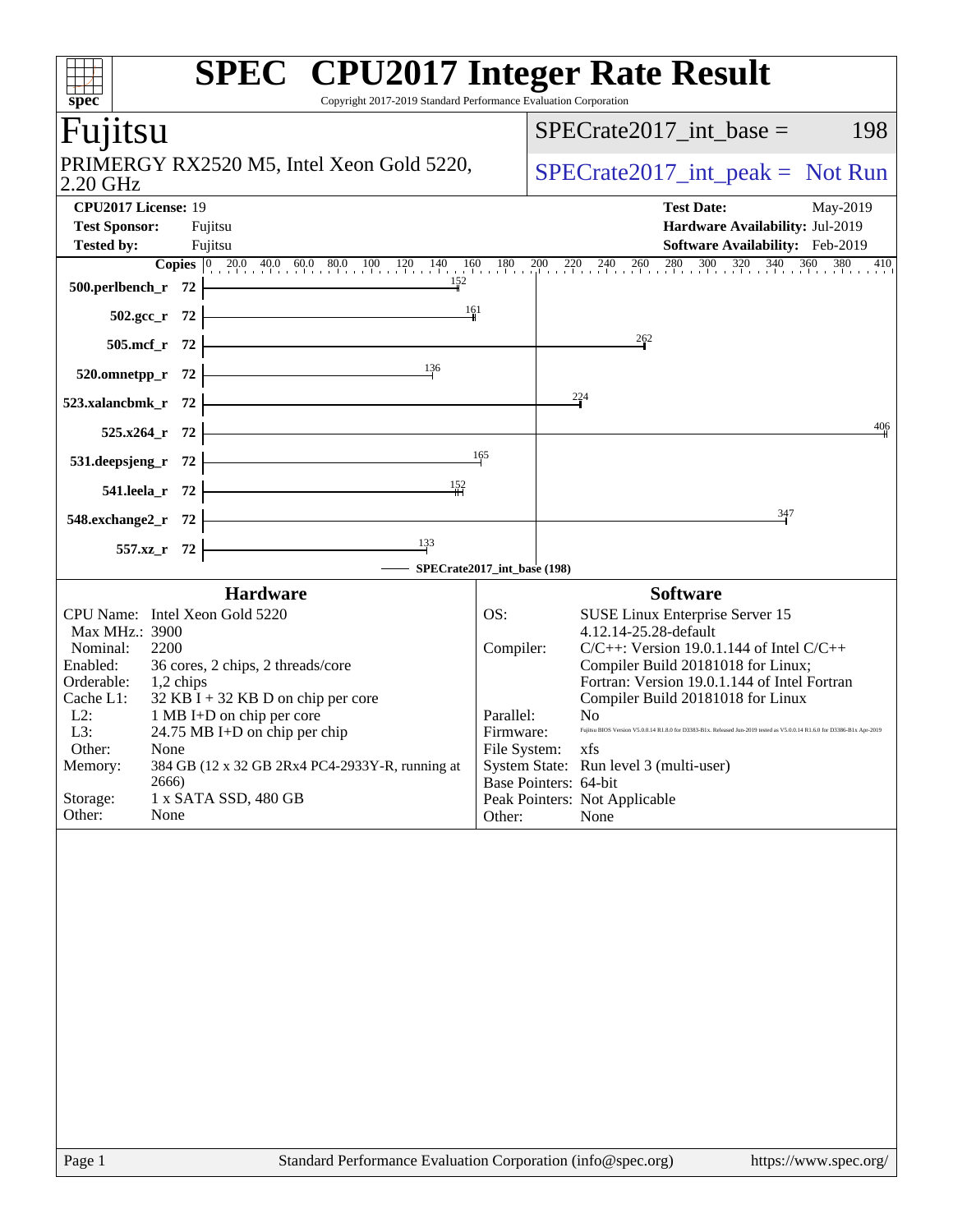Copyright 2017-2019 Standard Performance Evaluation Corporation

### Fujitsu

#### 2.20 GHz PRIMERGY RX2520 M5, Intel Xeon Gold 5220,  $\big|$  SPECrate 2017 int peak = Not Run

SPECrate2017 int base =  $198$ 

**[CPU2017 License:](http://www.spec.org/auto/cpu2017/Docs/result-fields.html#CPU2017License)** 19 **[Test Date:](http://www.spec.org/auto/cpu2017/Docs/result-fields.html#TestDate)** May-2019 **[Test Sponsor:](http://www.spec.org/auto/cpu2017/Docs/result-fields.html#TestSponsor)** Fujitsu **[Hardware Availability:](http://www.spec.org/auto/cpu2017/Docs/result-fields.html#HardwareAvailability)** Jul-2019 **[Tested by:](http://www.spec.org/auto/cpu2017/Docs/result-fields.html#Testedby)** Fujitsu **[Software Availability:](http://www.spec.org/auto/cpu2017/Docs/result-fields.html#SoftwareAvailability)** Feb-2019

### **[Results Table](http://www.spec.org/auto/cpu2017/Docs/result-fields.html#ResultsTable)**

|                           |               |                |                | <b>Base</b>    |       |                |       |               |                |              | <b>Peak</b>    |              |                |              |
|---------------------------|---------------|----------------|----------------|----------------|-------|----------------|-------|---------------|----------------|--------------|----------------|--------------|----------------|--------------|
| <b>Benchmark</b>          | <b>Copies</b> | <b>Seconds</b> | Ratio          | <b>Seconds</b> | Ratio | <b>Seconds</b> | Ratio | <b>Copies</b> | <b>Seconds</b> | <b>Ratio</b> | <b>Seconds</b> | <b>Ratio</b> | <b>Seconds</b> | <b>Ratio</b> |
| $500.$ perlbench_r        | 72            | 755            | 152            | 759            | 151   | 754            | 152   |               |                |              |                |              |                |              |
| $502.\text{gcc\_r}$       | 72            | 634            | 161            | 631            | 162   | 637            | 160   |               |                |              |                |              |                |              |
| 505.mcf r                 | 72            | 444            | 262            | 443            | 263   | 445            | 262   |               |                |              |                |              |                |              |
| 520.omnetpp_r             | 72            | 693            | 136            | 692            | 136   | 694            | 136   |               |                |              |                |              |                |              |
| 523.xalancbmk r           | 72            | 340            | 224            | <u>339</u>     | 224   | 339            | 225   |               |                |              |                |              |                |              |
| 525.x264 r                | 72            | 310            | 407            | 310            | 406   | 311            | 405   |               |                |              |                |              |                |              |
| 531.deepsjeng_r           | 72            | 500            | 165            | 499            | 165   | 499            | 165   |               |                |              |                |              |                |              |
| 541.leela r               | 72            | 796            | 150            | 787            | 152   | 772            | 155   |               |                |              |                |              |                |              |
| 548.exchange2_r           | 72            | 544            | 347            | 544            | 347   | 545            | 346   |               |                |              |                |              |                |              |
| 557.xz r                  | 72            | 584            | 133            | 586            | 133   | 585            | 133   |               |                |              |                |              |                |              |
| $SPECrate2017$ int base = |               |                | 198            |                |       |                |       |               |                |              |                |              |                |              |
| $SPECrate2017$ int peak = |               |                | <b>Not Run</b> |                |       |                |       |               |                |              |                |              |                |              |

Results appear in the [order in which they were run](http://www.spec.org/auto/cpu2017/Docs/result-fields.html#RunOrder). Bold underlined text [indicates a median measurement](http://www.spec.org/auto/cpu2017/Docs/result-fields.html#Median).

### **[Submit Notes](http://www.spec.org/auto/cpu2017/Docs/result-fields.html#SubmitNotes)**

 The numactl mechanism was used to bind copies to processors. The config file option 'submit' was used to generate numactl commands to bind each copy to a specific processor. For details, please see the config file.

### **[Operating System Notes](http://www.spec.org/auto/cpu2017/Docs/result-fields.html#OperatingSystemNotes)**

 Stack size set to unlimited using "ulimit -s unlimited" Kernel Boot Parameter set with : nohz\_full=1-71

#### **[General Notes](http://www.spec.org/auto/cpu2017/Docs/result-fields.html#GeneralNotes)**

Environment variables set by runcpu before the start of the run: LD\_LIBRARY\_PATH = "/home/Benchmark/speccpu2017-1.0.5\_rate\_int/lib/intel64" Binaries compiled on a system with 1x Intel Core i9-7900X CPU + 32GB RAM memory using Redhat Enterprise Linux 7.5 Transparent Huge Pages enabled by default Prior to runcpu invocation Filesystem page cache synced and cleared with: sync; echo 3> /proc/sys/vm/drop\_caches runcpu command invoked through numactl i.e.: numactl --interleave=all runcpu <etc> NA: The test sponsor attests, as of date of publication, that CVE-2017-5754 (Meltdown) is mitigated in the system as tested and documented. Yes: The test sponsor attests, as of date of publication, that CVE-2017-5753 (Spectre variant 1) is mitigated in the system as tested and documented.

**(Continued on next page)**

| Page 2<br>Standard Performance Evaluation Corporation (info@spec.org)<br>https://www.spec.org/ |
|------------------------------------------------------------------------------------------------|
|------------------------------------------------------------------------------------------------|

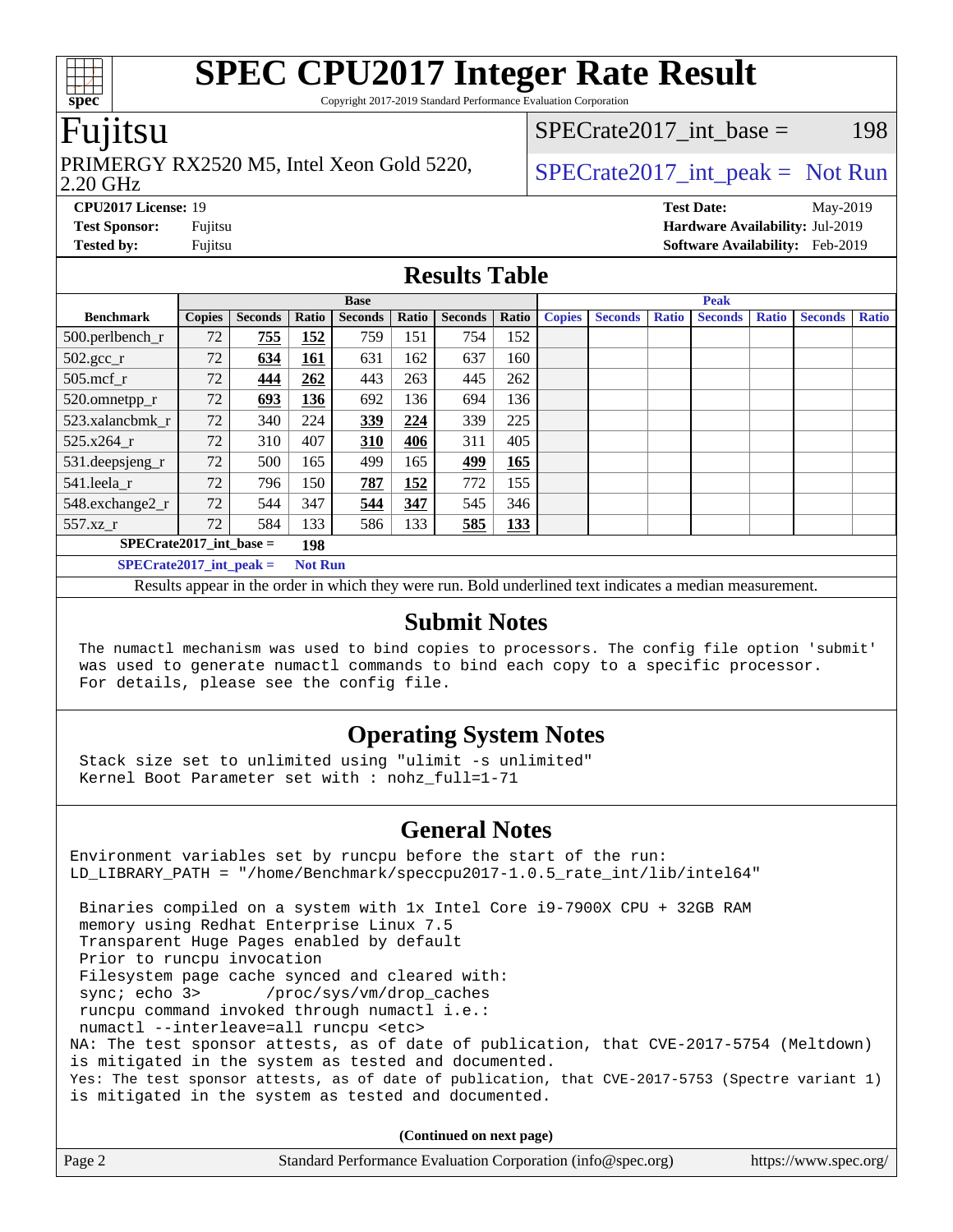Copyright 2017-2019 Standard Performance Evaluation Corporation

### Fujitsu

**[spec](http://www.spec.org/)**

 $+\ +$ 

2.20 GHz PRIMERGY RX2520 M5, Intel Xeon Gold 5220,  $\big|$  SPECrate 2017 int peak = Not Run

 $SPECTate2017\_int\_base = 198$ 

**[Tested by:](http://www.spec.org/auto/cpu2017/Docs/result-fields.html#Testedby)** Fujitsu **[Software Availability:](http://www.spec.org/auto/cpu2017/Docs/result-fields.html#SoftwareAvailability)** Feb-2019

**[CPU2017 License:](http://www.spec.org/auto/cpu2017/Docs/result-fields.html#CPU2017License)** 19 **[Test Date:](http://www.spec.org/auto/cpu2017/Docs/result-fields.html#TestDate)** May-2019 **[Test Sponsor:](http://www.spec.org/auto/cpu2017/Docs/result-fields.html#TestSponsor)** Fujitsu **[Hardware Availability:](http://www.spec.org/auto/cpu2017/Docs/result-fields.html#HardwareAvailability)** Jul-2019

### **[General Notes \(Continued\)](http://www.spec.org/auto/cpu2017/Docs/result-fields.html#GeneralNotes)**

Yes: The test sponsor attests, as of date of publication, that CVE-2017-5715 (Spectre variant 2) is mitigated in the system as tested and documented.

### **[Platform Notes](http://www.spec.org/auto/cpu2017/Docs/result-fields.html#PlatformNotes)**

Page 3 Standard Performance Evaluation Corporation [\(info@spec.org\)](mailto:info@spec.org) <https://www.spec.org/> BIOS configuration: Patrol Scrub = Disabled DCU Ip Prefetcher = Disabled DCU Streamer Prefetcher = Disabled Fan Control = Full Stale AtoS = Enable WR CRC feature Control = Disabled Sysinfo program /home/Benchmark/speccpu2017-1.0.5 rate int/bin/sysinfo Rev: r5974 of 2018-05-19 9bcde8f2999c33d61f64985e45859ea9 running on linux-9lv3 Tue May 21 18:33:21 2019 SUT (System Under Test) info as seen by some common utilities. For more information on this section, see <https://www.spec.org/cpu2017/Docs/config.html#sysinfo> From /proc/cpuinfo model name : Intel(R) Xeon(R) Gold 5220 CPU @ 2.20GHz 2 "physical id"s (chips) 72 "processors" cores, siblings (Caution: counting these is hw and system dependent. The following excerpts from /proc/cpuinfo might not be reliable. Use with caution.) cpu cores : 18 siblings : 36 physical 0: cores 0 1 2 3 4 8 9 10 11 16 17 18 19 20 24 25 26 27 physical 1: cores 0 1 2 3 4 8 9 10 11 16 17 18 19 20 24 25 26 27 From lscpu: Architecture: x86\_64 CPU op-mode(s): 32-bit, 64-bit Byte Order: Little Endian  $CPU(s):$  72 On-line CPU(s) list: 0-71 Thread(s) per core: 2 Core(s) per socket: 18 Socket(s): 2 NUMA node(s): 4 Vendor ID: GenuineIntel CPU family: 6 Model: 85 Model name: Intel(R) Xeon(R) Gold 5220 CPU @ 2.20GHz Stepping: 6 **(Continued on next page)**

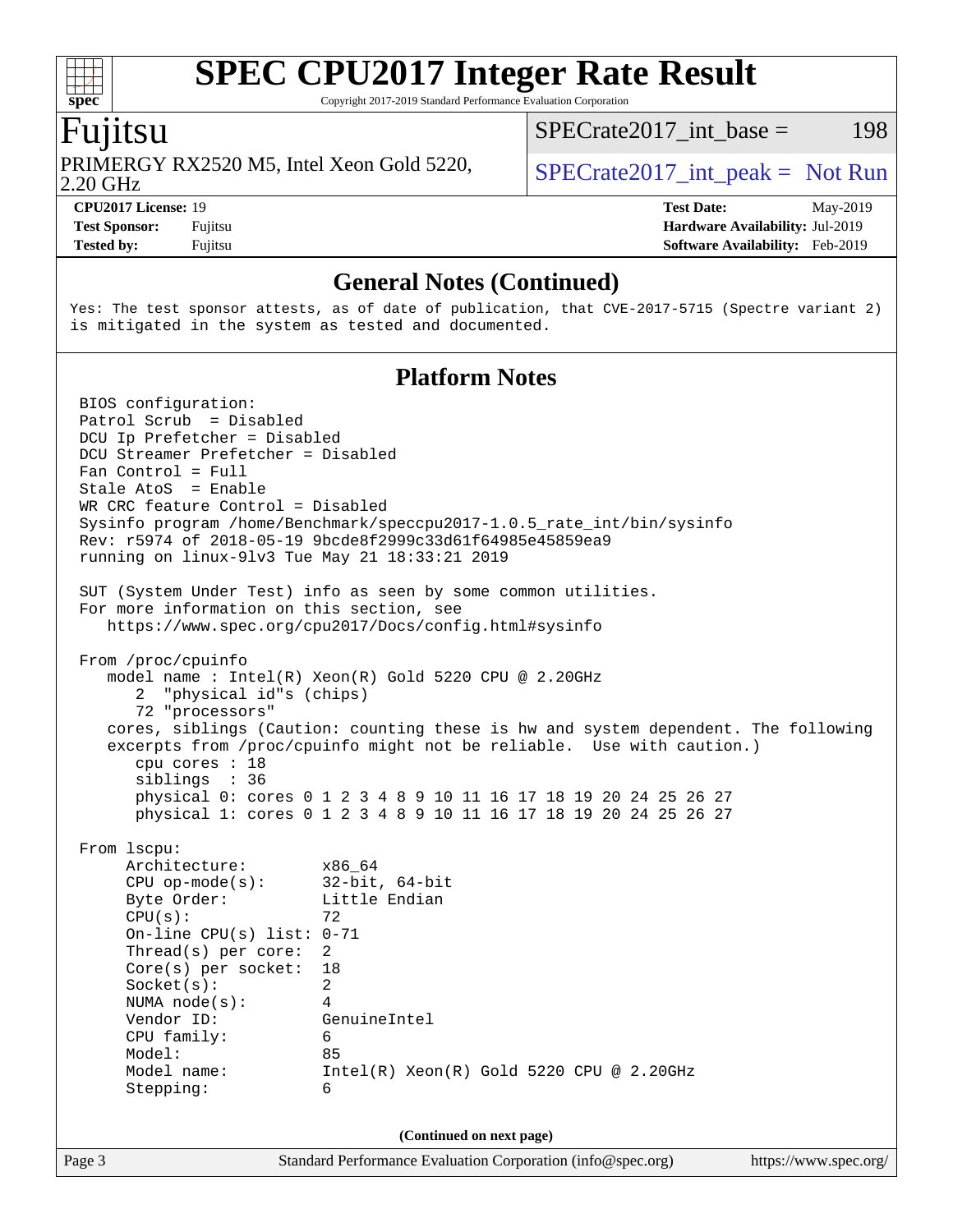Copyright 2017-2019 Standard Performance Evaluation Corporation

## Fujitsu

**[spec](http://www.spec.org/)**

PRIMERGY RX2520 M5, Intel Xeon Gold 5220,<br>2.20 GHz

 $SPECTate2017\_int\_base = 198$ 

 $SPECTate2017\_int\_peak = Not Run$ 

**[CPU2017 License:](http://www.spec.org/auto/cpu2017/Docs/result-fields.html#CPU2017License)** 19 **[Test Date:](http://www.spec.org/auto/cpu2017/Docs/result-fields.html#TestDate)** May-2019 **[Test Sponsor:](http://www.spec.org/auto/cpu2017/Docs/result-fields.html#TestSponsor)** Fujitsu **[Hardware Availability:](http://www.spec.org/auto/cpu2017/Docs/result-fields.html#HardwareAvailability)** Jul-2019 **[Tested by:](http://www.spec.org/auto/cpu2017/Docs/result-fields.html#Testedby)** Fujitsu **Fugital Example 2019 [Software Availability:](http://www.spec.org/auto/cpu2017/Docs/result-fields.html#SoftwareAvailability)** Feb-2019

### **[Platform Notes \(Continued\)](http://www.spec.org/auto/cpu2017/Docs/result-fields.html#PlatformNotes)**

| CPU MHz:                                          | 2200.000                                                                             |
|---------------------------------------------------|--------------------------------------------------------------------------------------|
| CPU max MHz:                                      | 3900.0000                                                                            |
| CPU min MHz:                                      | 1000.0000                                                                            |
| BogoMIPS:                                         | 4400.00                                                                              |
| Virtualization:                                   | $VT - x$                                                                             |
| L1d cache:                                        | 32K                                                                                  |
| Lli cache:                                        | 32K                                                                                  |
| $L2$ cache:                                       | 1024K                                                                                |
| L3 cache:                                         | 25344K                                                                               |
| NUMA node0 CPU(s):                                | $0-2, 5, 6, 9, 10, 14, 15, 36-38, 41, 42, 45, 46, 50, 51$                            |
| NUMA $node1$ $CPU(s):$                            | 3, 4, 7, 8, 11-13, 16, 17, 39, 40, 43, 44, 47-49, 52, 53                             |
| NUMA node2 CPU(s):                                | 18-20, 23, 24, 27, 28, 32, 33, 54-56, 59, 60, 63, 64, 68, 69                         |
| NUMA $node3$ $CPU(s):$                            | 21, 22, 25, 26, 29-31, 34, 35, 57, 58, 61, 62, 65-67, 70, 71                         |
| Flags:                                            | fpu vme de pse tsc msr pae mce cx8 apic sep mtrr pge mca cmov                        |
|                                                   | pat pse36 clflush dts acpi mmx fxsr sse sse2 ss ht tm pbe syscall nx pdpelgb rdtscp  |
|                                                   | lm constant_tsc art arch_perfmon pebs bts rep_good nopl xtopology nonstop_tsc cpuid  |
|                                                   | aperfmperf pni pclmulqdq dtes64 monitor ds_cpl vmx smx est tm2 ssse3 sdbg fma cx16   |
|                                                   | xtpr pdcm pcid dca sse4_1 sse4_2 x2apic movbe popcnt tsc_deadline_timer aes xsave    |
|                                                   | avx f16c rdrand lahf_lm abm 3dnowprefetch cpuid_fault epb cat_13 cdp_13              |
|                                                   | invpcid_single ssbd mba ibrs ibpb stibp ibrs_enhanced tpr_shadow vnmi flexpriority   |
|                                                   | ept vpid fsgsbase tsc_adjust bmil hle avx2 smep bmi2 erms invpcid rtm cqm mpx rdt_a  |
|                                                   | avx512f avx512dq rdseed adx smap clflushopt clwb intel_pt avx512cd avx512bw avx512vl |
|                                                   | xsaveopt xsavec xgetbvl xsaves cqm_llc cqm_occup_llc cqm_mbm_total cqm_mbm_local     |
|                                                   | dtherm ida arat pln pts hwp hwp_act_window hwp_epp hwp_pkg_req pku ospke avx512_vnni |
| flush_l1d arch_capabilities                       |                                                                                      |
| /proc/cpuinfo cache data<br>cache size : 25344 KB |                                                                                      |
|                                                   | From numactl --hardware WARNING: a numactl 'node' might or might not correspond to a |
| physical chip.                                    |                                                                                      |
| $available: 4 nodes (0-3)$                        |                                                                                      |
| node 0 size: 95268 MB                             | node 0 cpus: 0 1 2 5 6 9 10 14 15 36 37 38 41 42 45 46 50 51                         |
| node 0 free: 92106 MB                             |                                                                                      |
|                                                   | node 1 cpus: 3 4 7 8 11 12 13 16 17 39 40 43 44 47 48 49 52 53                       |
| node 1 size: 96735 MB                             |                                                                                      |
| node 1 free: 96505 MB                             |                                                                                      |
|                                                   | node 2 cpus: 18 19 20 23 24 27 28 32 33 54 55 56 59 60 63 64 68 69                   |
| node 2 size: 96764 MB                             |                                                                                      |
| node 2 free: 96385 MB                             |                                                                                      |
|                                                   | node 3 cpus: 21 22 25 26 29 30 31 34 35 57 58 61 62 65 66 67 70 71                   |
| node 3 size: 96763 MB                             |                                                                                      |
| node 3 free: 96541 MB                             |                                                                                      |
| node distances:                                   |                                                                                      |
| node<br>1<br>0<br>2<br>3                          |                                                                                      |
| 0:<br>10<br>11<br>21<br>21                        |                                                                                      |
|                                                   |                                                                                      |
|                                                   | (Continued on next page)                                                             |
|                                                   |                                                                                      |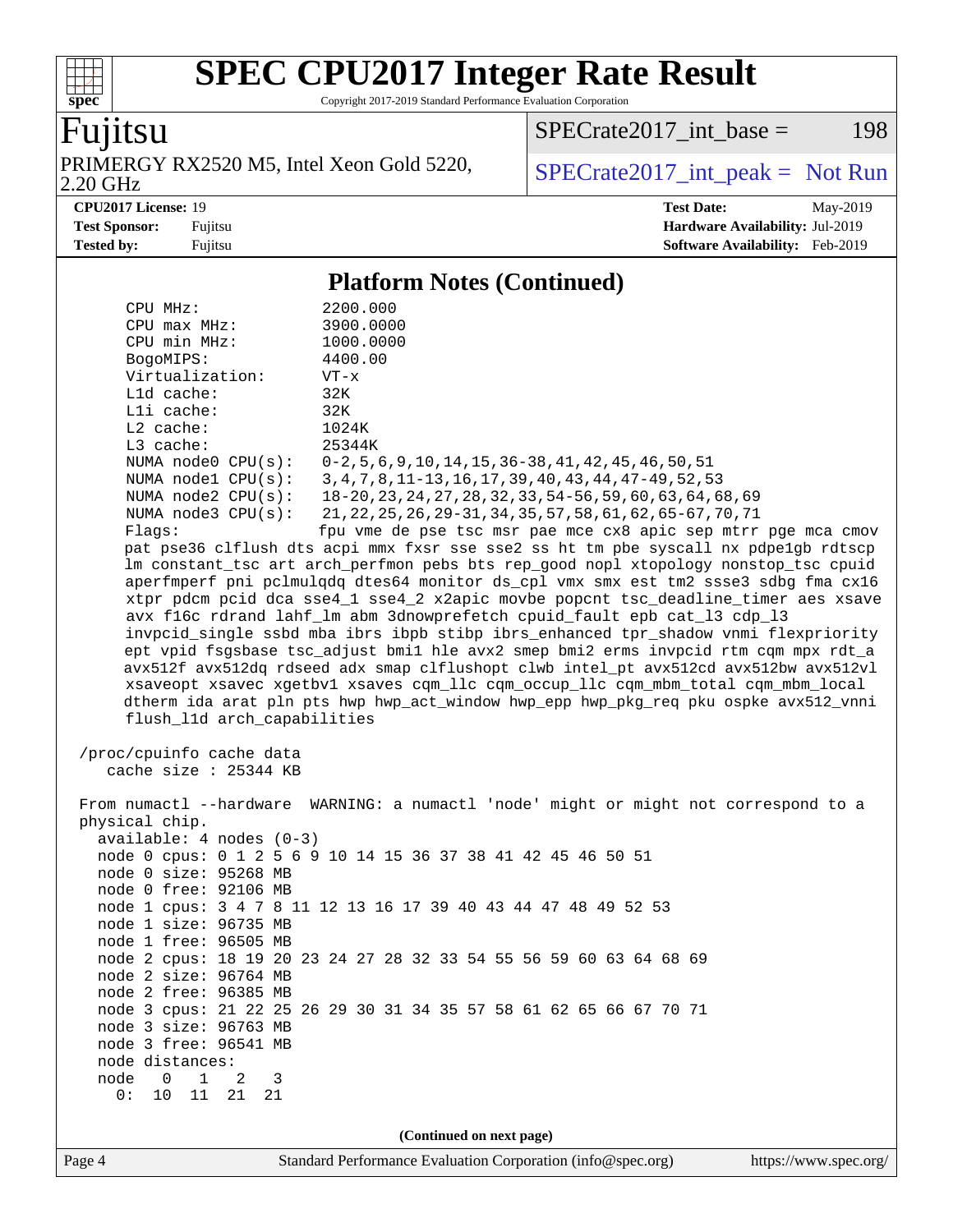#### **[SPEC CPU2017 Integer Rate Result](http://www.spec.org/auto/cpu2017/Docs/result-fields.html#SPECCPU2017IntegerRateResult)**  $+\ +$ Copyright 2017-2019 Standard Performance Evaluation Corporation **[spec](http://www.spec.org/)**  $SPECTate2017\_int\_base = 198$ Fujitsu PRIMERGY RX2520 M5, Intel Xeon Gold 5220,  $\vert$  [SPECrate2017\\_int\\_peak =](http://www.spec.org/auto/cpu2017/Docs/result-fields.html#SPECrate2017intpeak) Not Run 2.20 GHz **[CPU2017 License:](http://www.spec.org/auto/cpu2017/Docs/result-fields.html#CPU2017License)** 19 **[Test Date:](http://www.spec.org/auto/cpu2017/Docs/result-fields.html#TestDate)** May-2019 **[Test Sponsor:](http://www.spec.org/auto/cpu2017/Docs/result-fields.html#TestSponsor)** Fujitsu **[Hardware Availability:](http://www.spec.org/auto/cpu2017/Docs/result-fields.html#HardwareAvailability)** Jul-2019 **[Tested by:](http://www.spec.org/auto/cpu2017/Docs/result-fields.html#Testedby)** Fujitsu **[Software Availability:](http://www.spec.org/auto/cpu2017/Docs/result-fields.html#SoftwareAvailability)** Feb-2019 **[Platform Notes \(Continued\)](http://www.spec.org/auto/cpu2017/Docs/result-fields.html#PlatformNotes)** 1: 11 10 21 21 2: 21 21 10 11 3: 21 21 11 10 From /proc/meminfo MemTotal: 394783876 kB HugePages\_Total: 0<br>Hugepagesize: 2048 kB Hugepagesize: From /etc/\*release\* /etc/\*version\* os-release: NAME="SLES" VERSION="15" VERSION\_ID="15" PRETTY\_NAME="SUSE Linux Enterprise Server 15" ID="sles" ID\_LIKE="suse" ANSI\_COLOR="0;32" CPE\_NAME="cpe:/o:suse:sles:15" uname -a: Linux linux-9lv3 4.12.14-25.28-default #1 SMP Wed Jan 16 20:00:47 UTC 2019 (dd6077c) x86\_64 x86\_64 x86\_64 GNU/Linux Kernel self-reported vulnerability status: CVE-2017-5754 (Meltdown): Not affected CVE-2017-5753 (Spectre variant 1): Mitigation: \_\_user pointer sanitization CVE-2017-5715 (Spectre variant 2): Mitigation: Enhanced IBRS, IBPB: conditional, RSB filling run-level 3 May 21 18:29 SPEC is set to: /home/Benchmark/speccpu2017-1.0.5\_rate\_int Filesystem Type Size Used Avail Use% Mounted on /dev/sda2 xfs 445G 53G 393G 12% / Additional information from dmidecode follows. WARNING: Use caution when you interpret this section. The 'dmidecode' program reads system data which is "intended to allow hardware to be accurately determined", but the intent may not be met, as there are frequent changes to hardware, firmware, and the "DMTF SMBIOS" standard. BIOS FUJITSU // American Megatrends Inc. V5.0.0.14 R1.6.0 for D3386-B1x

 Memory: 12x Samsung M393A4K40CB2-CVF 32 GB 2 rank 2933, configured at 2666

(End of data from sysinfo program)

04/09/2019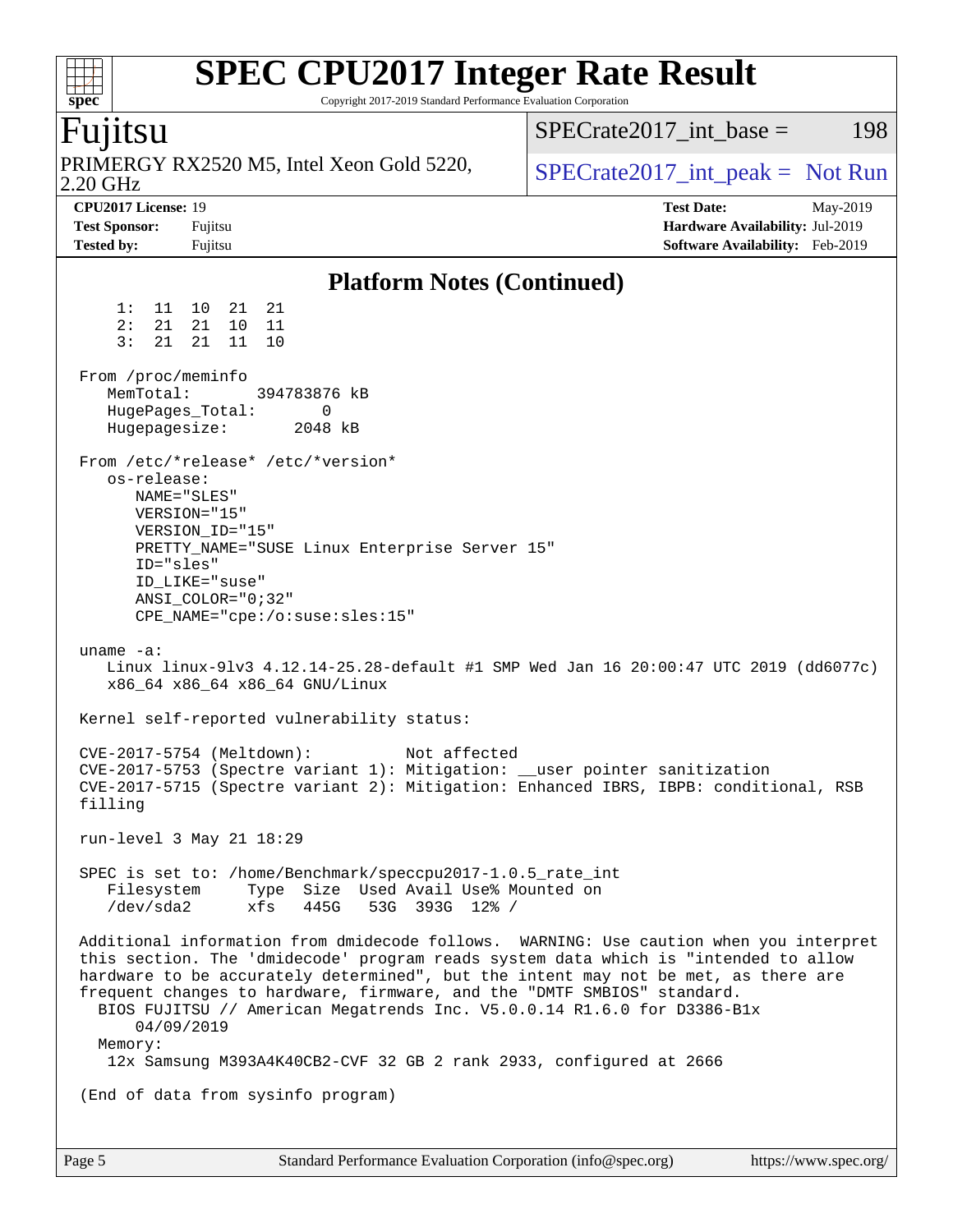Copyright 2017-2019 Standard Performance Evaluation Corporation

### Fujitsu

**[spec](http://www.spec.org/)**

 $\pm\pm$ 

2.20 GHz PRIMERGY RX2520 M5, Intel Xeon Gold 5220,  $\big|$  [SPECrate2017\\_int\\_peak =](http://www.spec.org/auto/cpu2017/Docs/result-fields.html#SPECrate2017intpeak) Not Run

 $SPECTate2017\_int\_base = 198$ 

**[Tested by:](http://www.spec.org/auto/cpu2017/Docs/result-fields.html#Testedby)** Fujitsu **Fugital Example 2019 [Software Availability:](http://www.spec.org/auto/cpu2017/Docs/result-fields.html#SoftwareAvailability)** Feb-2019

**[CPU2017 License:](http://www.spec.org/auto/cpu2017/Docs/result-fields.html#CPU2017License)** 19 **[Test Date:](http://www.spec.org/auto/cpu2017/Docs/result-fields.html#TestDate)** May-2019 **[Test Sponsor:](http://www.spec.org/auto/cpu2017/Docs/result-fields.html#TestSponsor)** Fujitsu **[Hardware Availability:](http://www.spec.org/auto/cpu2017/Docs/result-fields.html#HardwareAvailability)** Jul-2019

### **[Compiler Version Notes](http://www.spec.org/auto/cpu2017/Docs/result-fields.html#CompilerVersionNotes)**

| 500.perlbench $r(base)$ 502.qcc $r(base)$ 505.mcf $r(base)$ 525.x264 $r(base)$<br>CC.<br>$557.xx$ $r(base)$                                                                            |
|----------------------------------------------------------------------------------------------------------------------------------------------------------------------------------------|
| Intel(R) C Intel(R) 64 Compiler for applications running on Intel(R) 64,<br>Version 19.0.1.144 Build 20181018<br>Copyright (C) 1985-2018 Intel Corporation. All rights reserved.       |
| CXXC 520.omnetpp $r(base)$ 523.xalancbmk $r(base)$ 531.deepsjeng $r(base)$<br>$541.$ leela r(base)                                                                                     |
| Intel(R) $C++$ Intel(R) 64 Compiler for applications running on Intel(R) 64,<br>Version 19.0.1.144 Build 20181018<br>Copyright (C) 1985-2018 Intel Corporation. All rights reserved.   |
| FC 548. exchange2 r(base)                                                                                                                                                              |
| Intel(R) Fortran Intel(R) 64 Compiler for applications running on Intel(R)<br>64, Version 19.0.1.144 Build 20181018<br>Copyright (C) 1985-2018 Intel Corporation. All rights reserved. |

### **[Base Compiler Invocation](http://www.spec.org/auto/cpu2017/Docs/result-fields.html#BaseCompilerInvocation)**

[C benchmarks](http://www.spec.org/auto/cpu2017/Docs/result-fields.html#Cbenchmarks): [icc -m64 -std=c11](http://www.spec.org/cpu2017/results/res2019q3/cpu2017-20190624-15367.flags.html#user_CCbase_intel_icc_64bit_c11_33ee0cdaae7deeeab2a9725423ba97205ce30f63b9926c2519791662299b76a0318f32ddfffdc46587804de3178b4f9328c46fa7c2b0cd779d7a61945c91cd35)

[C++ benchmarks:](http://www.spec.org/auto/cpu2017/Docs/result-fields.html#CXXbenchmarks) [icpc -m64](http://www.spec.org/cpu2017/results/res2019q3/cpu2017-20190624-15367.flags.html#user_CXXbase_intel_icpc_64bit_4ecb2543ae3f1412ef961e0650ca070fec7b7afdcd6ed48761b84423119d1bf6bdf5cad15b44d48e7256388bc77273b966e5eb805aefd121eb22e9299b2ec9d9)

[Fortran benchmarks](http://www.spec.org/auto/cpu2017/Docs/result-fields.html#Fortranbenchmarks): [ifort -m64](http://www.spec.org/cpu2017/results/res2019q3/cpu2017-20190624-15367.flags.html#user_FCbase_intel_ifort_64bit_24f2bb282fbaeffd6157abe4f878425411749daecae9a33200eee2bee2fe76f3b89351d69a8130dd5949958ce389cf37ff59a95e7a40d588e8d3a57e0c3fd751)

### **[Base Portability Flags](http://www.spec.org/auto/cpu2017/Docs/result-fields.html#BasePortabilityFlags)**

 500.perlbench\_r: [-DSPEC\\_LP64](http://www.spec.org/cpu2017/results/res2019q3/cpu2017-20190624-15367.flags.html#b500.perlbench_r_basePORTABILITY_DSPEC_LP64) [-DSPEC\\_LINUX\\_X64](http://www.spec.org/cpu2017/results/res2019q3/cpu2017-20190624-15367.flags.html#b500.perlbench_r_baseCPORTABILITY_DSPEC_LINUX_X64) 502.gcc\_r: [-DSPEC\\_LP64](http://www.spec.org/cpu2017/results/res2019q3/cpu2017-20190624-15367.flags.html#suite_basePORTABILITY502_gcc_r_DSPEC_LP64) 505.mcf\_r: [-DSPEC\\_LP64](http://www.spec.org/cpu2017/results/res2019q3/cpu2017-20190624-15367.flags.html#suite_basePORTABILITY505_mcf_r_DSPEC_LP64) 520.omnetpp\_r: [-DSPEC\\_LP64](http://www.spec.org/cpu2017/results/res2019q3/cpu2017-20190624-15367.flags.html#suite_basePORTABILITY520_omnetpp_r_DSPEC_LP64)

**(Continued on next page)**

Page 6 Standard Performance Evaluation Corporation [\(info@spec.org\)](mailto:info@spec.org) <https://www.spec.org/>